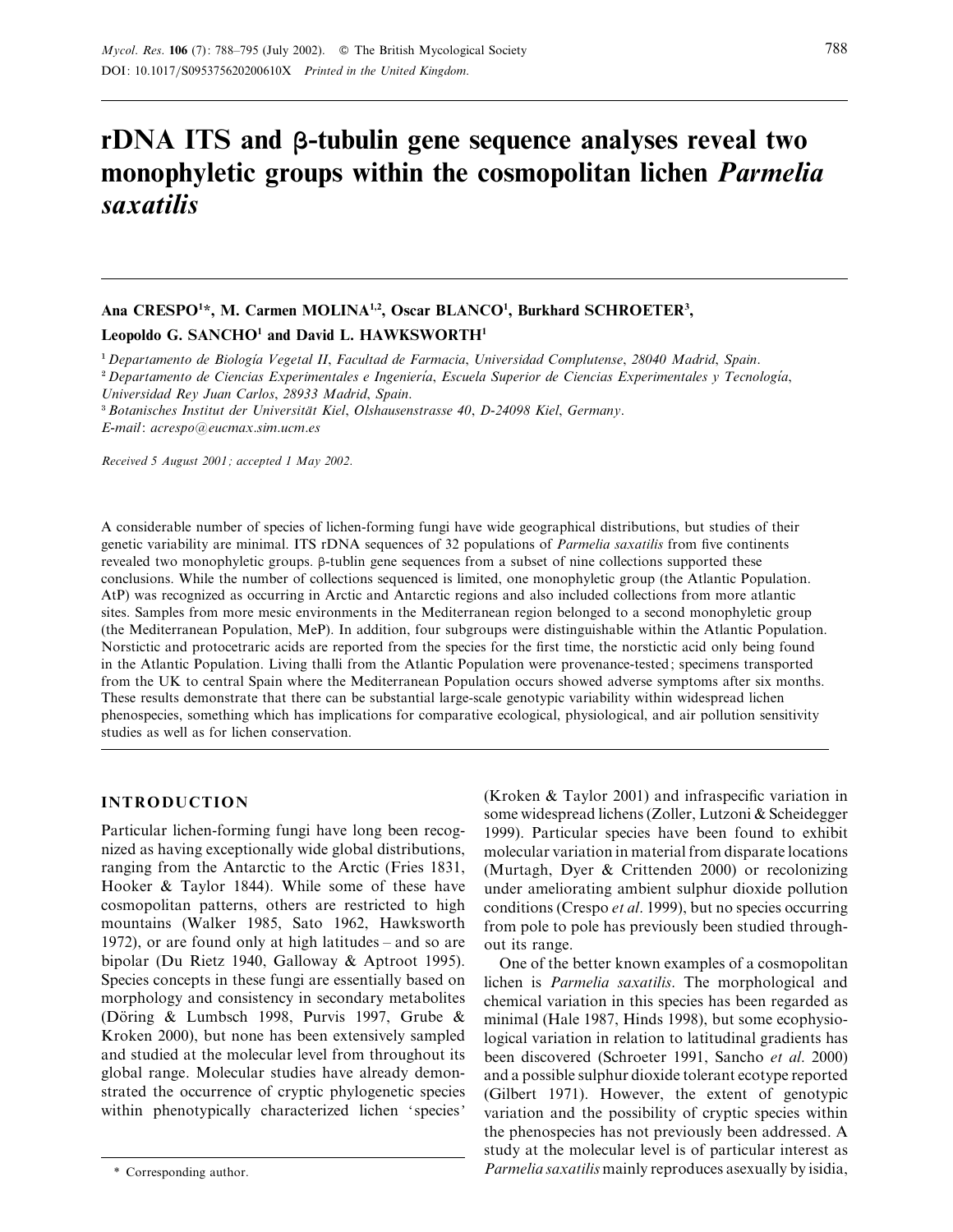# A. Crespo and others 789

Table 1. Specimens of *Parmelia* used in the study, with reference collection details and GenBank accession numbers.

| Specimen no.<br>and Species | Country                             | Collector                                | Reference<br>collection<br>accession no. | GenBank<br>accession no.<br>nrDNA | GenBank<br>accession no.<br>$\beta$ -tubulin |
|-----------------------------|-------------------------------------|------------------------------------------|------------------------------------------|-----------------------------------|----------------------------------------------|
| 1. P. saxatilis             | C Spain (Madrid)                    | A. Crespo                                | <b>MAF 6884</b>                          | AF350037                          |                                              |
| 2. P. saxatilis             | C Spain (Madrid)                    | A. Crespo                                | MAF 6893                                 | AF350038                          |                                              |
| 3. P. saxatilis             | WC Spain (Castilla y<br>León)       | A. Crespo et al.                         | <b>MAF 6896</b>                          | AF350039                          |                                              |
| 4. $P.$ saxatilis*          | C Spain (Madrid)                    | A. Crespo                                | <b>MAF 6885</b>                          | AF530040                          | AF391142                                     |
| 5. P. saxatilis             | UK (New Forest, S<br>England)       | D. L. Hawksworth                         | <b>MAF 6886</b>                          | AF350041                          |                                              |
| 6. P. saxatilis             | UK (Peak District, N<br>England)    | A. Crespo                                | <b>MAF 7031</b>                          | AF350042                          |                                              |
| 7. P. saxatilis             | Spain (Canary Islands,<br>Tenerife) | A. Crespo & J. J. Crespo<br>de Las Casas | <b>MAF 6889</b>                          | AF350044                          |                                              |
| 8. P. saxatilis             | Spain (Canary Islands,<br>Tenerife) | A. Crespo & J. J. Crespo<br>de Las Casas | <b>MAF 6890</b>                          | AF350045                          |                                              |
| 9. P. saxatilis             | Switzerland                         | R. Honegger                              | <b>MAF 6891</b>                          | AF350043                          |                                              |
| 10. P. saxatilis            | $UK(N$ England)                     | A. Crespo                                | <b>MAF 6888</b>                          | AF350035                          |                                              |
| 11. P. saxatilis            | NW Russia (Pen. Kola)               | M. Schlensog                             | <b>MAF 6880</b>                          | AF350023                          |                                              |
| 12. P. saxatilis            | CW Spain (Castilla y León)          | A. Crespo et al.                         | <b>MAF 6887</b>                          | AF350032                          |                                              |
| 13. P. saxatilis            | CW Spain (Castilla y León)          | A. Crespo et al.                         | MAF 6883                                 | AF350024                          |                                              |
| 14. P. saxatilis            | NE USA (New                         | P. May                                   | May Coll 5375                            | AF350033                          |                                              |
|                             | Hampshire)                          |                                          |                                          |                                   |                                              |
| 15. P. saxatilis            | NE USA (New<br>Hampshire)           | P. May                                   | May Coll 5374                            | AF350034                          |                                              |
| 16. P. saxatilis            | Austria (Tirol)                     | J. Hafellner                             | GZUHafellner 52306                       | AF350031                          |                                              |
| 17. P. saxatilis            | Austria (Tirol)                     | J. Hafellner                             | GZUHafellner 152044                      | AF350036                          |                                              |
| 18. P. saxatilis            | Switzerland                         | R. Honegger                              | MAF 6892                                 | AF350030                          |                                              |
| 19. P. saxatilis            | N Sweden (Umea)                     | S. Ott                                   | <b>MAF 6804</b>                          | AF350027                          |                                              |
| 20. P. saxatilis            | N Sweden (Umea)                     | S. Ott                                   | <b>MAF 6882</b>                          | AF350028                          |                                              |
| 21. P. saxatilis            | Antarctica (South Shetlands)        | L. G. Sancho                             | <b>MAF 6897</b>                          | AF350020                          |                                              |
| 22. P. saxatilis            | Antarctica (South Shetlands)        | L. G. Sancho                             | <b>MAF 6898</b>                          | AF350021                          |                                              |
| 23. P. saxatilis*           | Antarctica (Leoni Is.)              | <b>B.</b> Schroeter                      | <b>MAF 6803</b>                          | AF350022                          | AF391138                                     |
| 24. P. saxatilis            | S Chile (Patagonia)                 | L. G. Sancho                             | <b>MAF 6894</b>                          | AF350025                          |                                              |
| 25. P. saxatilis*           | S Chile (Patagonia)                 | L. G. Sancho                             | <b>MAF 6895</b>                          | AF350026                          | AF391138                                     |
| 26. P. saxatilist           | E Canada (British Columbia)         |                                          |                                          | AF141370                          |                                              |
| 27. P. saxatilis*           | C China (Altay)                     | T. Ahti                                  | <b>MAF 7030</b>                          | AF350029                          | AF391139                                     |
| 28. P. saxatilis*           | NW Russia (Pen. Kola)               | M. Schlensog                             | <b>MAF 7276</b>                          | AY036989                          | AF301136                                     |
| 29. P. saxatilis*           | NW Russia (Pen. Kola)               | M. Schlensog                             | <b>MAF 7273</b>                          | AY036990                          | AF391135                                     |
| 30. P. saxatilis            | C Spain (Extremadura)               | A. Crespo et al.                         | <b>MAF 7286</b>                          | AY036996                          | AF391140                                     |
| 31. P. saxatilis            | C Spain (Extremadura)               | A. Crespo et al.                         | <b>MAF 7287</b>                          | AY036997                          | AF391141                                     |
| 32. P. saxatilis            | S Spain (Cádiz)                     | A. Crespo et al.                         | <b>MAF 7668</b>                          | AY114359                          | AY114357                                     |
| 33. P. fertilis             | Hokkaido (Tokio) Japan              | H. Hamada                                | MAF 7282                                 | AY036982                          | AF391131                                     |
| 34. P. sulcata              | UK (Sheffield, N England)           | A. Crespo                                | MAF 6054                                 | AY114358                          |                                              |

C, Central; CW, Central West; NW, North-west; NE, North-east; S, South.

\* Collections used in the chemical analyses.

† Sequence obtained from GenBank.

structures including the fungal partner and symbiotic alga (*Trebouxia*), although in moist temperate or oceanic habitats thalli are occasionally fertile (Molina & Crespo 2000). In contrast, fertile specimens producing apothecia are unknown from polar regions and mountains above the tree-line.

We examined the rDNA ITS sequences in 32 populations of *Parmelia saxatilis* from a wide range of locations and discovered a substantial amount of specialization at the molecular level within the species and that there were two main monophyletic groups, including one that occurs in ecologically extreme cold habitats pole to pole. In order to further test this result, we also sequenced the β-tublin gene in nine representative collections, and the Type I intron in 20 collections that exhibited this. Selected collections were also studied microchemically and observations made on some transplanted thalli.

## **MATERIAL AND METHODS**

## *Lichen material*

In all, 32 populations of *Parmelia saxatilis*from extreme habitats from the arctic to the antarctic, and also from high and lower altitudes in more temperate regions at intermediate latitudes, were sequenced (Table 1). The rDNA ITS region was studied in all (Figs 1–2), the βtubulin gene also in nine (Figs 3–4), and the intron in 20 that possessed one (Fig. 5). Voucher specimens are preserved in the reference collections of the Departamento de Biologia Vegetal II, Facultad de Farmacia, Universidad Complutense de Madrid (MAF).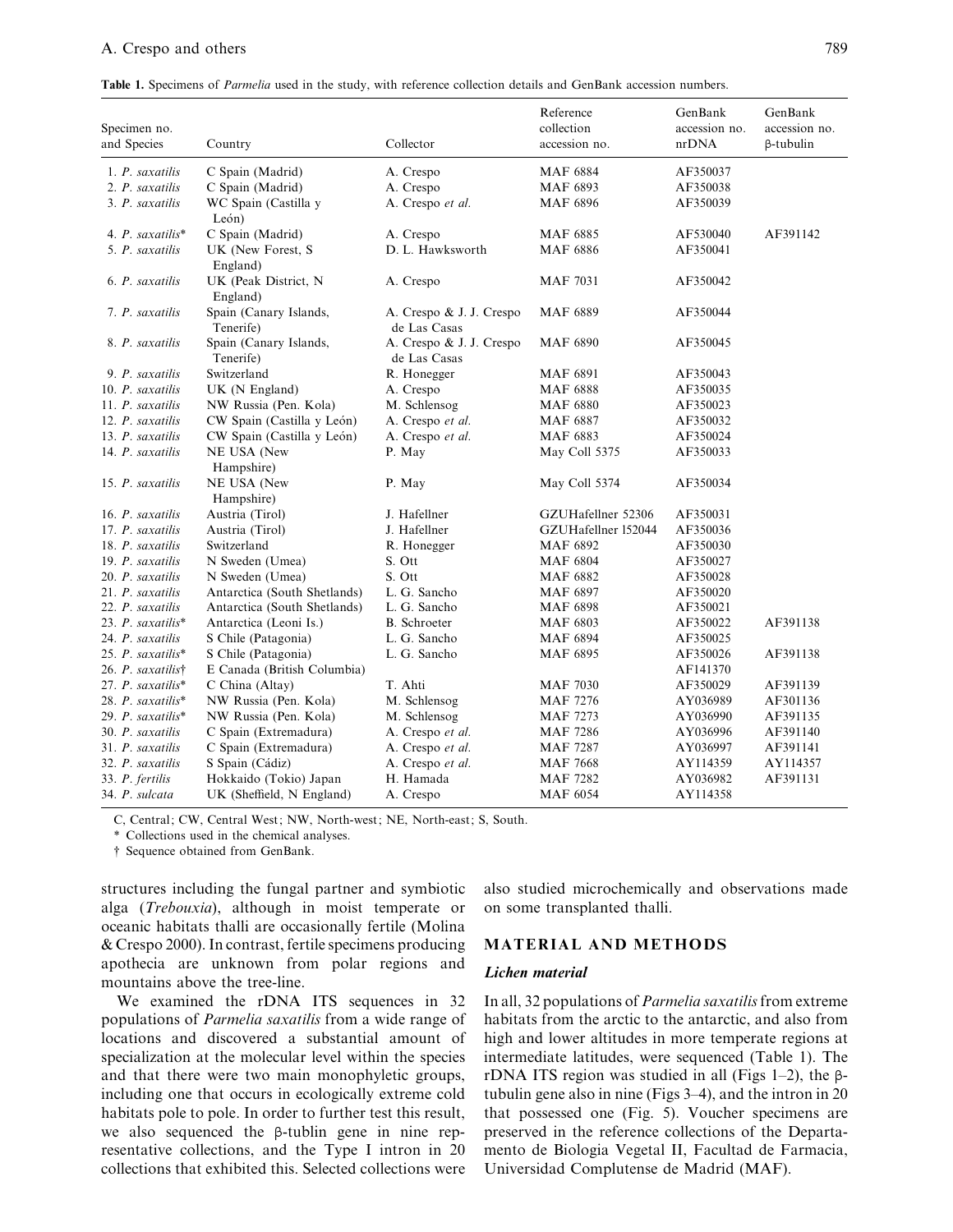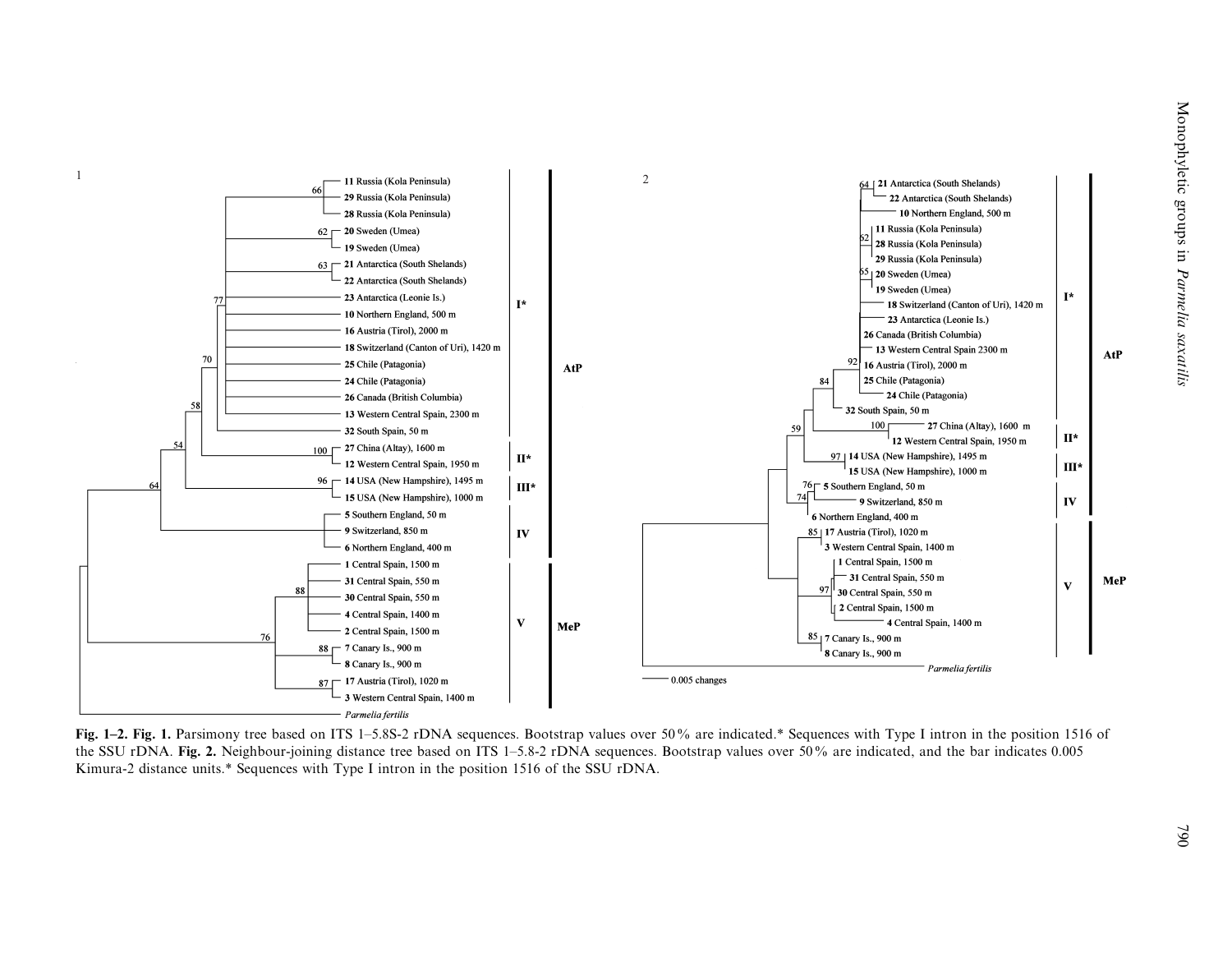

**Figs 3–4. Fig. 3.** Comparison of ITS 1–5.8-2 rDNA and β-tubulin gene sequence data for a subset of the collections. Fig. **3.** Neighbour-joining distance tree based on ITS1–5.8-2 rDNA sequences. Fig. 4. Neighbour-joining distance tree based on β-tubulin gene for the subset of collections in Fig. 3. In Figs 3–4, bootstrap values over 50% are indicated, and the bar indicates 0.001 and 0.005 Kimura-2 distance units respectively.

## *DNA extraction and PCR amplification*

Total DNA was extracted using the Dneasy Plant Mini Kit (Qiagen) with minor modifications as described elsewhere (Crespo, Blanco & Hawksworth 2001). Amplification of the ITS region of the rDNA gene cluster was undertaken with the primers ITS1F (Gardes & Bruns 1993) and ITS4 (White *et al*. 1990). ITS1F is specific for fungi and located at the 3' end of the SSU gene of the rDNA, whereas ITS4 has been described as a 'universal' primer and hybridizes at the 5' end of the LSU gene (Gardes & Bruns 1993). Amplification of the partial β-tubulin sequence was carried out using Bt3- LM and Bt10-LM primers (Myllys, Lohtander & Tehler 2001).

Dilutions  $(1:10)$  of the total DNA were used for amplification. Amplification was carried out in 50 µl aliquots consisting of 5  $\mu$ l 10  $\times$  buffer (Biotools), 5  $\mu$ l  $25 \text{ mm } \text{MgCl}_2$ , 1 µl dinucleotide triphosphate (dNTP) containing 10 mm of each base,  $2.5 \mu$ l of each primer 10  $\mu$ M, 1.25  $\mu$ l of DNA polymerase (Biotools) and 8  $\mu$ l of a 50-fold dilution of stock DNA. The PCR conditions were: 5 min at  $94^{\circ}$ C; denaturation 1 min at  $94^{\circ}$ , annealing 1 min at 54 $\degree$  (ITS region) or 1 min at 55 $\degree$  (partial β-tubulin gene), extension 2 min at 72 ° (35 cycles), and 5 min at 72 °. The PCR products were purified (Biotools' PCR purification kit) and sequenced by the PRISM dRhodamine Terminator Cyndle sequencing Ready Reaction kit (Applied Biosystems) with detection on a 373A stretch automated sequencing apparatus (Applied Biosystems). Complementary strands were compared with Windows SeqMan (DNAStar) to check for reading errors and alignment was optimised manually.

All data were analysed with PAUP\* version 4.0 (Swofford 1999). For the ITS region, the total fragment was sequenced comprising the  $3'$  end of the small subunit gene, ITS 1, the  $5.8S$  gene, ITS 2 and the  $5'$ terminus of the large subunit gene. The flanking regions of the SSU, LSU rDNA and the end of ITS 2 presented several ambiguities and were excluded from the analyses. A sequence matrix of 466 nucleotide positions was analyzed, and 38 parsimony- informative characters were detected. The Type I introns at the position 1516 SSU rDNA found in 20 populations investigated were also sequenced. A matrix of 163 characters was obtained.

The alignment of the partial β-tubulin gene sequences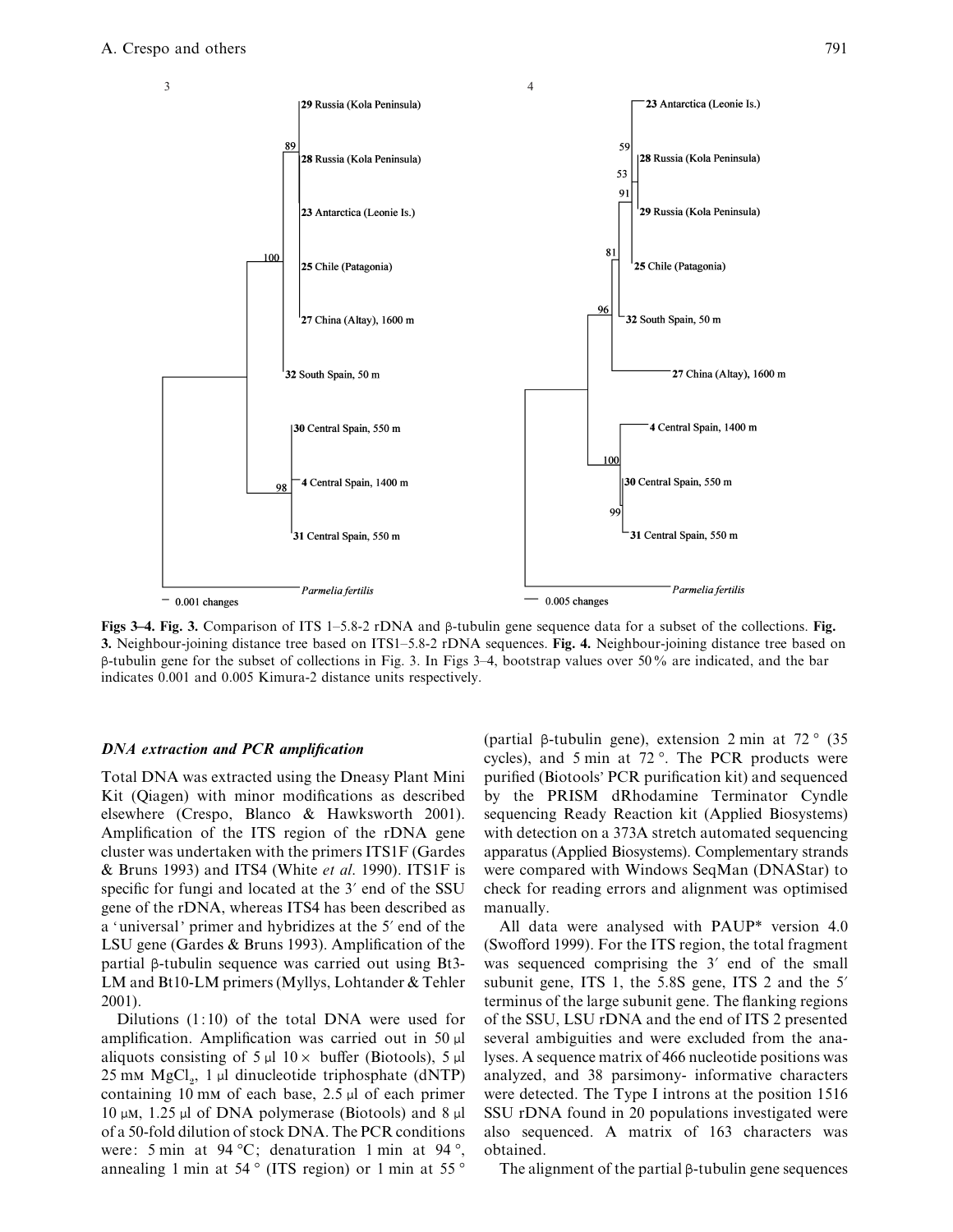

**Fig. 5.** Neighbour-joining distance tree based on Type I intron in position 1516 sequences in those collections with this intron. Bootstrap values over 50% are indicated, and the bar indicates 0.005 Kimura-2 distance units.

did not result in any gaps or ambiguous regions, and in this case a matrix of 780 nucleotide positions was analyzed, of which 37 positions were variable.

A maximum parsimony analysis was carried out. Because of the high number of trees generated, the option of saving 10 000 trees was selected. Gaps were treated as missing values. The heuristic search option was used, employing random addition sequences and 100 replicates generated by the tree bisection reconnection (TBR) method of branch swapping and MulTrees option in effect. 1000 bootstrap replicates (Felsenstein 1985) were used for the identification of well supported monophyletic groups.

Four neighbour-joining trees based on Kimura 2 parameter distances were constructed, again with bootstrap percentages determined for 1000 resamplings of the data sets.

*Parmelia fertilis* was used as out-group for the ITS (Figs 1–3) and β-tubulin (Fig. 4) sequences, and *P*. *sulcata* for the intron analysis as that has a Type I intron in the same position, 1516 in the SSU (Fig. 5).

#### *Transplant experiment*

Two thalli of *Parmelia saxatilis* forming rosettes of 8

and 9.5 cm diam respectively growing on a single Millstone Grit (Carboniferous) boulder collected at an altitude of 85 m near Belper, Derbyshire (national grid reference  $SK(43) / 347458$  in the UK Peak District, were transported dry by road over four days from the UK to Mataelpino (Comunidad de Madrid) at 1080 m in the Sierra Guadarama of Central Spain, arriving on 9 August 2001. The boulder was placed in a position with modest shade comparable to that where it had been growing in the UK and where other parmelioid lichens were present on granite, and observed each month. During this period the temperature ranged from  $-17$ ° to  $+46$ °.

#### *Phenolic composition*

Secondary chemical compounds present in six samples (Table 1) were identified by thin layer chromatography according to the method described by Elix & Ernst-Russell (1993).

# **RESULTS**

#### *Molecular studies*

The parsimony and neighbour-joining trees constructed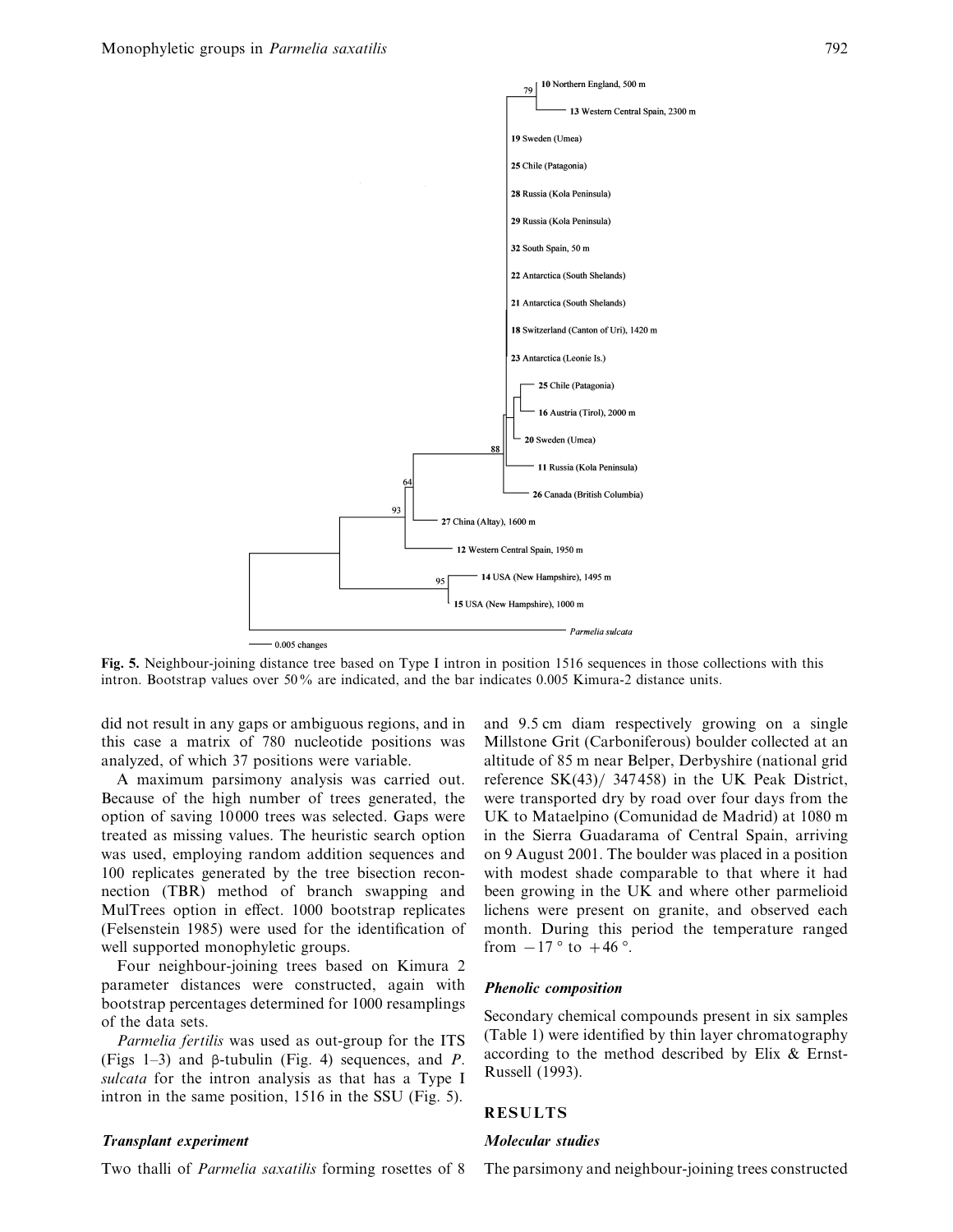from the ITS sequences revealed a similar topology. Two main monophyletic groups within the phenospecies *Parmelia saxatilis* (Figs 1–2) were evident. The first (AtP) contained several subgroups (I–IV). Subgroup I included all the samples from the coldest regions: Arctic, Antarctica, Patagonia, and boreal and mountainous areas of temperate Europe and North America – but also one from a more mesic area (Table 1, collection 32). Subgroup II, the sister group of subgroup I, is a clade grouping one sample from the Altay region of China (1600 m, collection 27) and another from the west of the mountains of the Sistema Central in Spain (1950 m, collection 12). The two last terminal subgroups clustered samples from both sides of the Atlantic Ocean, one from the mountains in temperate eastern North America (subgroup III, collections 14–15), and a sister group of three from oceanic areas in western Europe (subgroup IV, collections 5–6, and 9).

The sequences in the AtP subgroups I, II and III all had a Type I intron (Gargas, DePriest & Taylor 1995, Thell 1999) at position 1516 in the SSU. The genetic distance among the 15 samples in subgroup I from arctic and antarctic regions was minimal (Fig. 2), and these collections were the sister group of a single sample (collection 32) in this subgroup that came from a warm but atlantic locality.

The second monophyletic group, MeP (Figs 1, 2, subgroup V) included samples from southern Europe and North Africa (the Canary Islands) growing in essentially Mediterranean climates. None of the collections in subgroup V contained an intron in the SSU region.

In the parsimony analysis, all five subgroups had bootstrap values over 50%, and the two main groups AtP and MeP held with values of  $64\%$  and  $76\%$ respectively.

The resulting topology from the ITS analysis was tested by additional sequences. Partial β-tubulin sequences of nine samples gave identical results to those from ITS trees of the same collections (Figs 3–4). A genetic distance tree based on the intron sequences of 20 collections in subgroups I, II and III also gave the same result (Fig. 5), with collections from the most extreme environments having a bootstrap value of 88% with scarcely any genetic difference between those from the coldest areas.

# *Transplant studies*

The material remained a typical healthy cover until November 2001 and then started to deteriorate, central parts of the thalli becoming discoloured pinkish and breaking away from the rock. By February 2002, most of the central parts of the thalli had fallen away, and by April some of the marginal areas had also been lost, although fragmented grey marginal crescents 6–15 mm wide remained. The material was left to follow any further changes or recovery that might occur.

## *Chemical studies*

All six collections contained atranorin, chloroatranorin, protocetraric, and salazinic acids, but differed in the other accessory compounds detected. Norsticic acid occurred in three collections from Antarctica, China and Chile (Table 1, collections 23, 25 and 27), and lobaric in one of those from Chile (Table 1, collection 25).

# **DISCUSSION**

The topology of the main trees (Figs  $1-2$ ) distinguished two principle monophyletic groups, refered to as the Atlantic Population (AtP) and Mediterranean Population (MeP). Complementary trees based on β-tubulin gene sequences (Figs 3–4) and on intron sequences in collections which had an SSU intron (Fig. 5), provided additional evidence as to the robustness of the main trees and confirmed the topology. The AtP includes all collections from both harsh cold environments as well as more oceanic or atlantic regions. We suggest that AtP and MeP could have originated in Eurasiatic mesic mountain conditions, the region including China, where *Parmelia s*. *str*. has previously been suggested to have its centre of diversity (*cfr* Hale 1987). Indeed about half of the accepted species of *Parmelia s*. *str*. (*ca* 40) are known from Asia, while Europe has only seven and North America ten.

In several cases (Figs  $1-2$ ), samples from distant regions are placed together in the trees (e.g. Russia and Antarctica, in subgroup I), while some other samples from neighbouring localities are split. In such cases, the majority of localities have similar bioclimatic conditions. In the MeP, collections 1, 2, 3, 4, 30, and 31 from central Spain are all from sites with a continental climate with a wide range of temperatures between summer maximum and winter minimum, but collections 12 and 13 from the same general area but more westerly oceanic sites are in quite different clades, subgroups I and II in the AtP. Samples from central Asia (Altay Region, collection 27) and from mountains in western central Spain (Sierra de Gredos in the western Sistema Central, collection 12) are grouped in the same terminal clade (subgroup II) and also share an oceanic climate. Collection 13 from a nearby Spanish mountain occurred at a much higher altitude (2300 m) with an extremely cold climate in winter belonged to the same clade as all the polar and boreal samples (subgroup I). Similarly, in other clades of the tree the topology also brought together samples from different geographical localities but which had a similar ecology (Frey  $&$  Lösch 1998). In the case of group MeP, the strong bootstrap support for collections from distinctly Mediterranean environments is striking.

It may be pertinent that the two transplanted thalli from the AtP region reacted adversely with some parts having died after eight months in an environment where the MeP population thrives. This provenance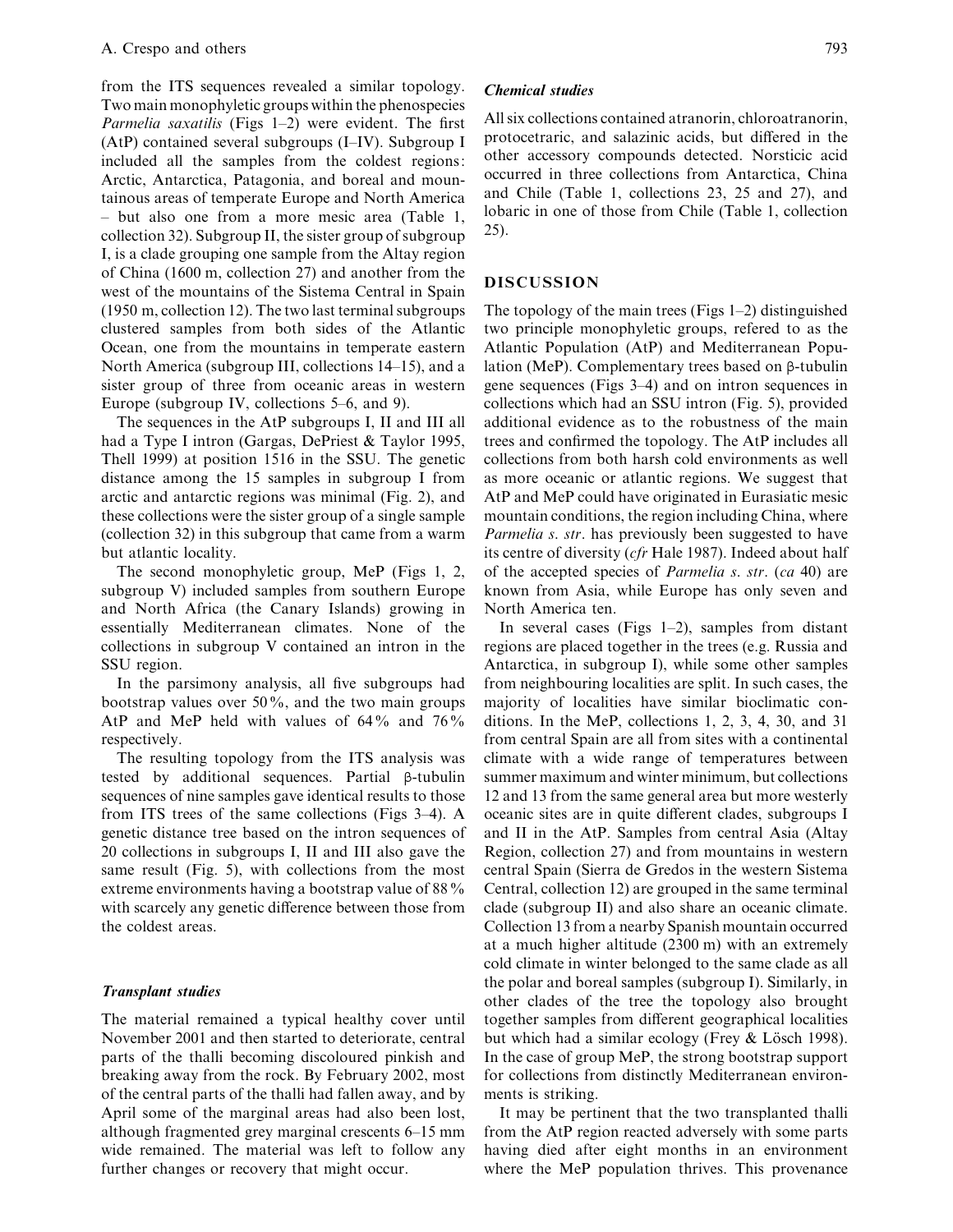test (Walser & Scheidegger 2002) should be repeated with more samples from different parts of the AtP range to test whether the correlation is valid, but is not inconsistent with the hypothesis as to the climatic preferences of the two monophyletic populations, the demonstration of ecophysiological variability (Sancho *et al*. 2000), and suggestions of ecotypic variation (Gilbert 1971) within the species. The type of damage shown is typical of that the species exhibits when stressed by sulphur dioxide air pollution (Gilbert 1971).

The lichen always contains atranorin, chloroatranorin and salazinic acid, but differs in the accessory compounds present, lobaric acid, protolichesterinic acid, and unidentified fatty acids having been reported (Hale 1987). Hinds (1998) also mentions the occurrence of consalazinic acid; that, atranorin and salazinic acid were present in all the samples we examined. However, our discoveries of accessory norstictic and protocetraric acids appear to be the first reports of these compounds from the species. That norstictic acid was found as an accessory only in the AtP monophyletic group, but in material from sites as disparate as Chile, China, and Antarctica, suggests that occurrences of this compound in low concentrations may be a special feature of the AtP. This hypothesis, however, needs further testing by more sensitive chemical analytical methods on a wider range of samples.

This pattern of distribution is surprising within what is recognized as a single species, where genetic exchange would be expected to be open and consequently result in geographic correlations (Lohtander, Källersjö  $\&$ Tehler 1998). In the case of *P*. *saxatilis*, however, some geographically close sites have different genotypes as discussed above.

Asexual propagules composed of both fungal and algal partners ('isidia') are always produced by *P*. *saxatilis* and are its main method of propagation and dispersal. Indeed, where the air is polluted by sulphur dioxide and the lichen is under stress no apothecia are formed and isidia are the only kind of diaspores produced (Hawksworth, Rose & Coppins 1973). Collections in subgroup I are dispersed geographically through an essentially atlantic pathway which crosses the whole meridian semicircle from pole to pole. These collections are from geographically distant regions (Arctic, Antarctica, boreal Europe and North America, Patagonia and several high mediterranean and temperate mountains) are essentially from areas where the species does not form apothecia, and where it must be dispersed asexually by isidia. Since the genetic distance among the three sets of sequences tested was in all cases minimal (Figs 2, 3–4 and 5) a common origin of this asexual clade is supported. The issue then is how such a wide distribution could have been achieved. Studies on lichen dispersal and establishment on a global scale are minimal, but the arrival in Antarctica of propagules of lichens and bryophytes from several thousand km away has been demonstrated (Kappen & Straka 1988, Marshall 1996), and asexual propagules of lichens can

be detected on birds (Bailey & James 1979). The dispersalist view supported by Aptroot (*in* Galloway & Aptroot 1995) considers bipolar disjunctions of a species to result from a relatively early origin and then subsequent dispersal; this concept fits well with our results. In the context of a single monophyletic group, this statement is particulary pertinent as the genetic distance between the samples is extremely low. Consequently relatively recent dispersion of asexual propagules may have been occurred both by birds or by the same general wind circulation that drives to the dispersion of pollutants from temperate regions to both polar regions (Nazaroff 1996). However, while ascospores and soredia may be taken up in wind currents, and there is experimental evidence for wind dispersal of soredia (Armstrong 1988), it is difficult to visualize larger propagules such as the isidia of *P*. *saxatilis* which have to be detached mechanically rather than by wind currents becoming air-borne in any numbers. Indeed, we have not found any references to isidia being found in atmospheric air samples, and for this reason consider dispersal by birds, themselves affected by global wind patterns, as the most probable hypothesis.

Despite the distinctness of the two monophyletic groups AtP and MeP, and also the genetic isolation of subgroup 1, no morphological or clear chemical differences were found in the samples, although more comprehensive morphometric and chemical studies would have been desirable. The distributions do, however, suggest that there are ecophysiological differences between AtP and MeP in particular as discussed above. In accordance with the pragmatic morphospecies concept maintained in fungi generally (Vinuesa *et al*. 2001), even where incompatibility tests and molecular evidence show biological species are present (Petersen & Hughes 1999), it is not appropriate to formally recognize even the two main groups revealed, AtP and MeP, taxonomically here. More extensive data sets are needed to explore further the factors contributing to the observed patterns. It is, however, becoming clear that considerable genetic variation occurring within widespread lichen phenospecies may be the rule rather than the exception (*cfr* Crespo *et al*. 1999, Grube & Kroken 2000). This has wide implications for both conservation strategies and comparative ecological studies, including ecophysiological investigations and responses to air pollutants. Authors working with the same morphospecies may be dealing with different genotypes which thus should not be directly compared, and where conservation strategies are being considered transplant and other actions may not be maintaining the full genotypic range of a species.

# **ACKNOWLEDGEMENTS**

This project has been supported by the Spanish Ministerio de Ciencia y Tecnología (projects PB98-0774, BOS00-1376, ANT99-0680), and by an award to M.C.M from the Comunidad Autónoma de Madrid (BOCM 18.03.98, no. 65). The work was completed while D.L.H. was supported by the Spanish Ministerio de Educación y Cultura